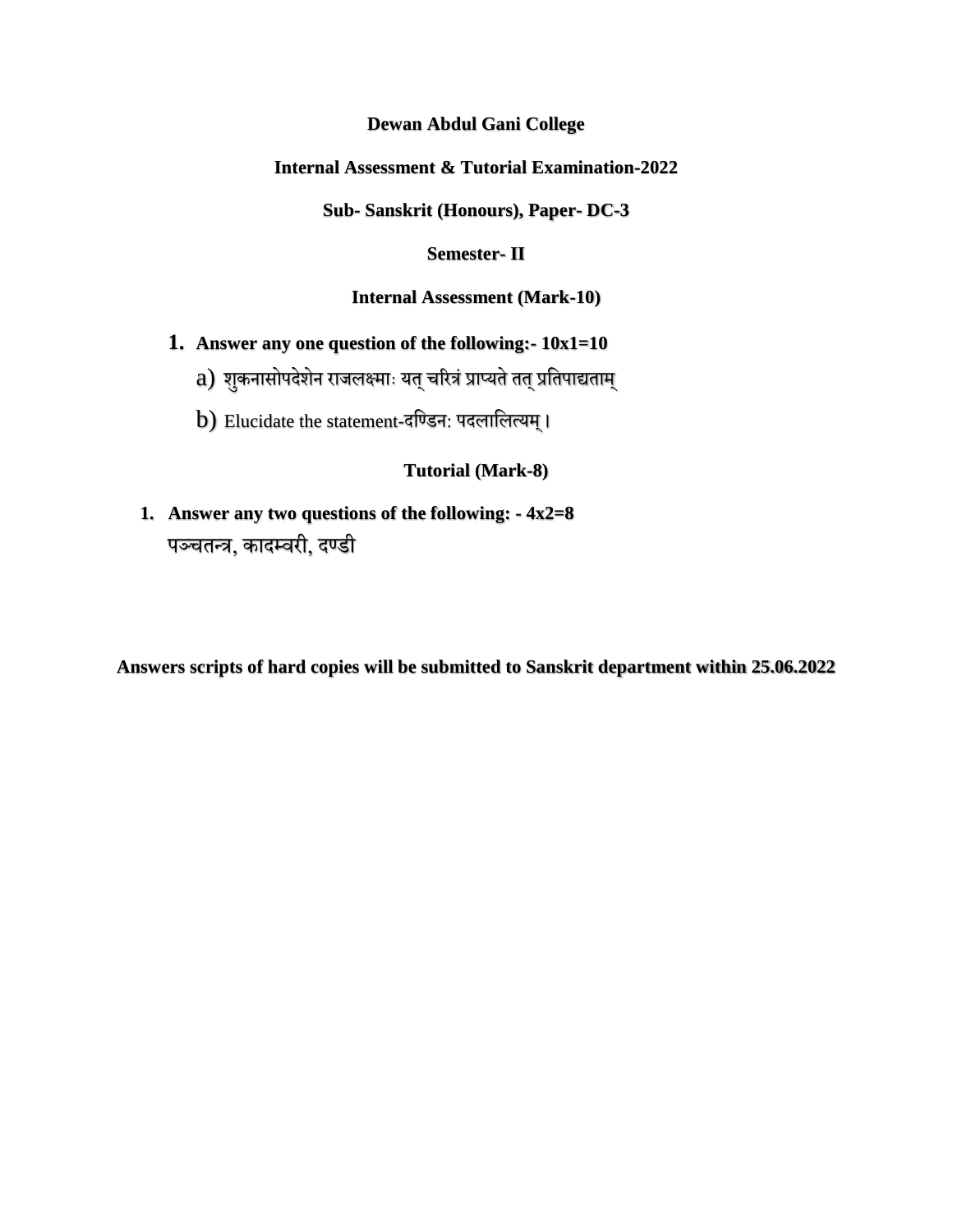## **Dewan Abdul Gani College**

## **Internal Assessment & Tutorial Examination-2022**

#### **Sub- Sanskrit (Honours), Paper- DC-4**

#### **Semester- II**

#### **Internal Assessment (Mark-10)**

**1. Write the meaning of the rules of any one of the following:- 4×1=4** इको यणतच, अकाःसवणे दीर्घाः, स्त्रीभ्यो ढक् **2. Write resulting forms with sutras (any one): 2x1=2** कृ +ण्यत्, शास् +क्यप्, दशरथ+ इञ्, **3. Distinguish between any one of the following: 2x1=2** उच्चरतत-उच्चरते, यजतत-यजते, आददातत-आदत्ते **4. Define and illustrate any one of the following: 2x1=2**

प्रातिपदिक, टि, सवर्णम्

### **Tutorial (Mark-8)**

| 5. Translate into Sanskrit (any one):                                                     | $4x1=4$ |
|-------------------------------------------------------------------------------------------|---------|
| a) Our live is short. But we have to to many things. Human life is nothing but collection |         |
| of moments. So we must not spend a single moment in vain.                                 |         |

**b)** A rich farmer had a prodigal son whom the father let live alone. But soon he returned a pauper. When he was yet a great way off, his father saw him and was moved with compassion.

### **6. Translate into vernacular or English (any one) 4x1=4**

- **a)** आसीत् विक्रमादित्यस्य राज्ये पुरन्दरपुरी नाम्ना काचित् नगरी। एकः धनी वणिक् तत्र वसति स्म। तस्य पुत्रचतुष्टयमाहूय स उवाच- मम मरणानन्तरं यूयम् एकत्र वत्स्यथे वा न वा।
- **b**) जन्मनः पश्चात् जननी शकुन्तलां त्यक्तवती । सा तु कस्मिंश्चित् गभीरे वनप्रदेशे परित्यक्ता आसीत् । महर्षि कन्वस्त्वां तत्र दृष्टवान् । स च तां स्नेहात् स्वकीयम् आश्रमं नीतवीन् । तत्राश्रमे अपरे द्वे मुनिकन्ये आस्ताम् ।

### **Answers scripts of hard copies will be submitted to Sanskrit department within 25.06.2022**